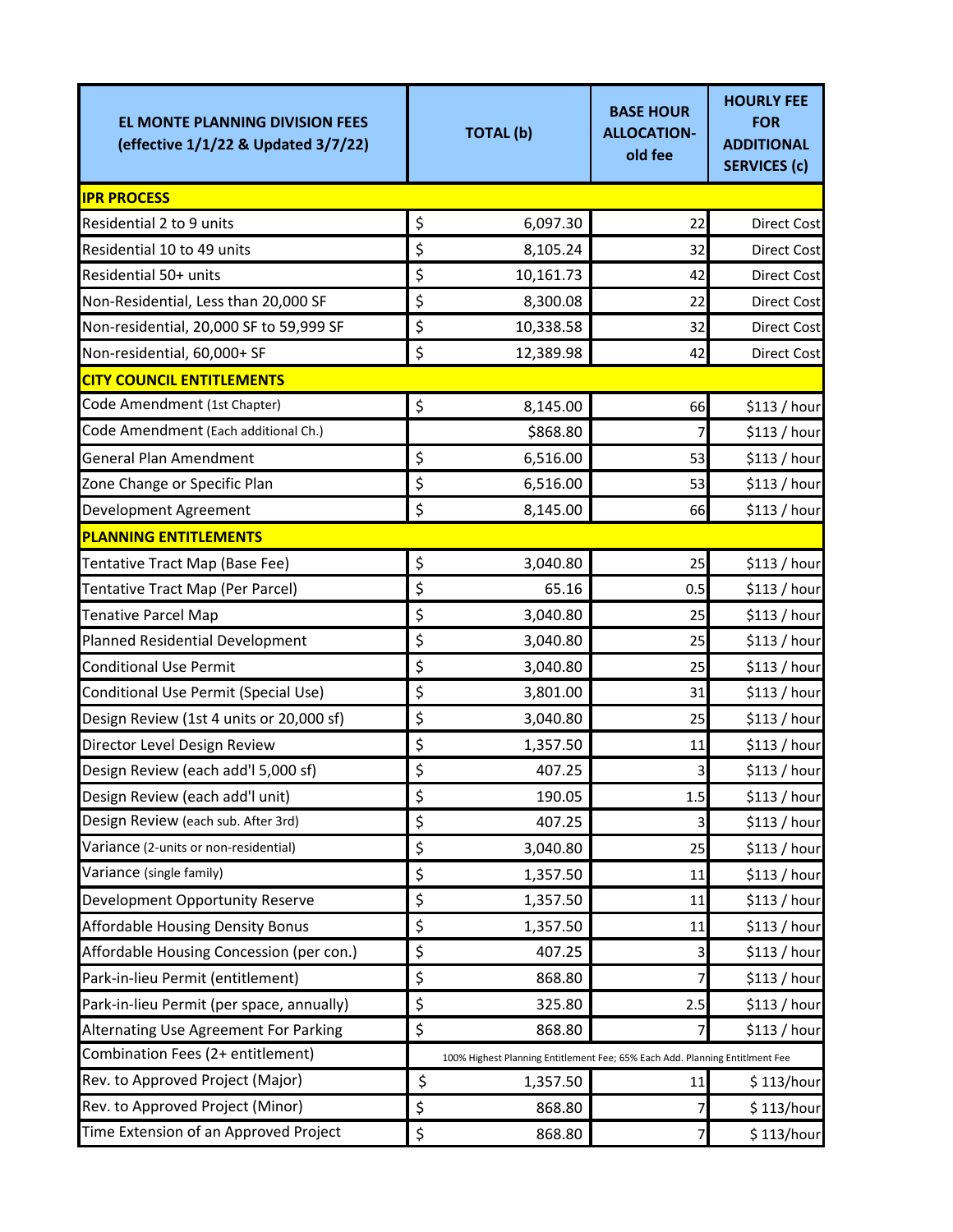| <b>EL MONTE PLANNING DIVISION FEES</b><br>(effective 1/1/2022 (a) | <b>TOTAL (b)</b> | <b>BASE HOUR</b><br><b>ALLOCATION</b><br>(old fee) | <b>HOURLY FEE</b><br><b>FOR</b><br><b>ADDITIONAL</b><br><b>SERVICES (c)</b> |  |  |  |
|-------------------------------------------------------------------|------------------|----------------------------------------------------|-----------------------------------------------------------------------------|--|--|--|
| <b>PLANNING ENTITLEMENTS</b>                                      |                  |                                                    |                                                                             |  |  |  |
| Time Extension for Amortization                                   | \$<br>1,357.50   | 11                                                 | \$113/hour                                                                  |  |  |  |
| <b>Re-Noticing Public Hearing</b>                                 | \$<br>407.25     | 3                                                  | \$113/hour                                                                  |  |  |  |
| Public Hearing Item (each sub. After 3rd)                         | \$<br>543.00     | 4.5                                                | \$113/hour                                                                  |  |  |  |
| <b>ENVIRONMENTAL (for Planning Entitlements only)</b>             |                  |                                                    |                                                                             |  |  |  |
| Env Compliance Fee (at sub., to City)                             | \$1,954.80       | N/A                                                | N/A                                                                         |  |  |  |
| Env County Fee (at sub., check to County)                         | \$75             | N/A                                                | N/A                                                                         |  |  |  |
| Env Report/Studies (portion now, to City)                         | 25% of cost      | N/A                                                | N/A                                                                         |  |  |  |
| Peer Review (later, to City)                                      | At cost          | N/A                                                | N/A                                                                         |  |  |  |
| <b>MODIFICATION PERMITS</b>                                       |                  |                                                    |                                                                             |  |  |  |
| Modification (SF)                                                 | \$<br>868.80     | 7                                                  | \$113/hour                                                                  |  |  |  |
| Modification (2+ units & non-residential)                         | \$<br>1,357.50   | 11                                                 | \$113/hour                                                                  |  |  |  |
| <b>Modification Time Extension</b>                                | \$<br>407.25     | 3                                                  | \$113/hour                                                                  |  |  |  |
| Modification Items (each sub. After 3rd)                          | \$<br>407.25     | 3                                                  | \$113/hour                                                                  |  |  |  |
| Revision to an Approved Modification                              | \$<br>407.25     | 3                                                  | \$113/hour                                                                  |  |  |  |
| <b>WIRELESS APPLICATIONS</b>                                      |                  |                                                    |                                                                             |  |  |  |
| Non-6409 (Non-Public Right-of-Way)                                | \$<br>543.00     | 4.5                                                | \$113/hour                                                                  |  |  |  |
| Non-6409 (Public ROW)                                             | \$<br>868.80     | 7                                                  | \$113/hour                                                                  |  |  |  |
| Non-6409, Consultant Fee (Public ROW)                             | \$<br>3,250.00   | N/A                                                | \$113/hour                                                                  |  |  |  |
| 6409 (Non-Public ROW)                                             | \$<br>407.25     | 3                                                  | \$113/hour                                                                  |  |  |  |
| 6409 (Public ROW)                                                 | \$<br>868.80     | 7                                                  | \$113/hour                                                                  |  |  |  |
| Site License Application Fee                                      | \$<br>868.80     | 7                                                  | \$113/hour                                                                  |  |  |  |
| <b>Master License Application Fee</b>                             | \$<br>407.25     | 3                                                  | \$113/hour                                                                  |  |  |  |
| <b>LANDSCAPE REVIEW &amp; TREE REMOVALS</b>                       |                  |                                                    |                                                                             |  |  |  |
| Landscape Plan Review (500 to 1,499 sf)                           | \$<br>407.25     | 3                                                  | \$113/hour                                                                  |  |  |  |
| Landscape Plan Review (1,500 to 2,499 sf)                         | \$<br>868.80     | 7                                                  | \$113/hour                                                                  |  |  |  |
| Tree Inspection (1st tree)                                        | \$<br>76.02      | 0.5                                                | \$113/hour                                                                  |  |  |  |
| Tree Inspection (each additional tree)                            | \$<br>38.01      | 0.3                                                | \$113/hour                                                                  |  |  |  |
| Tree Removal Permit (2+ units or non-res)                         | \$<br>407.25     | 3                                                  | \$113/hour                                                                  |  |  |  |
| Tree Removal Permit (SF)                                          | \$<br>190.05     | 1.5                                                | \$113/hour                                                                  |  |  |  |
| In Lieu Tree Contribution                                         | \$<br>543.00     | 4.5                                                | \$113/hour                                                                  |  |  |  |
| After the fact removal                                            | \$<br>868.80     | 7                                                  | \$113/hour                                                                  |  |  |  |